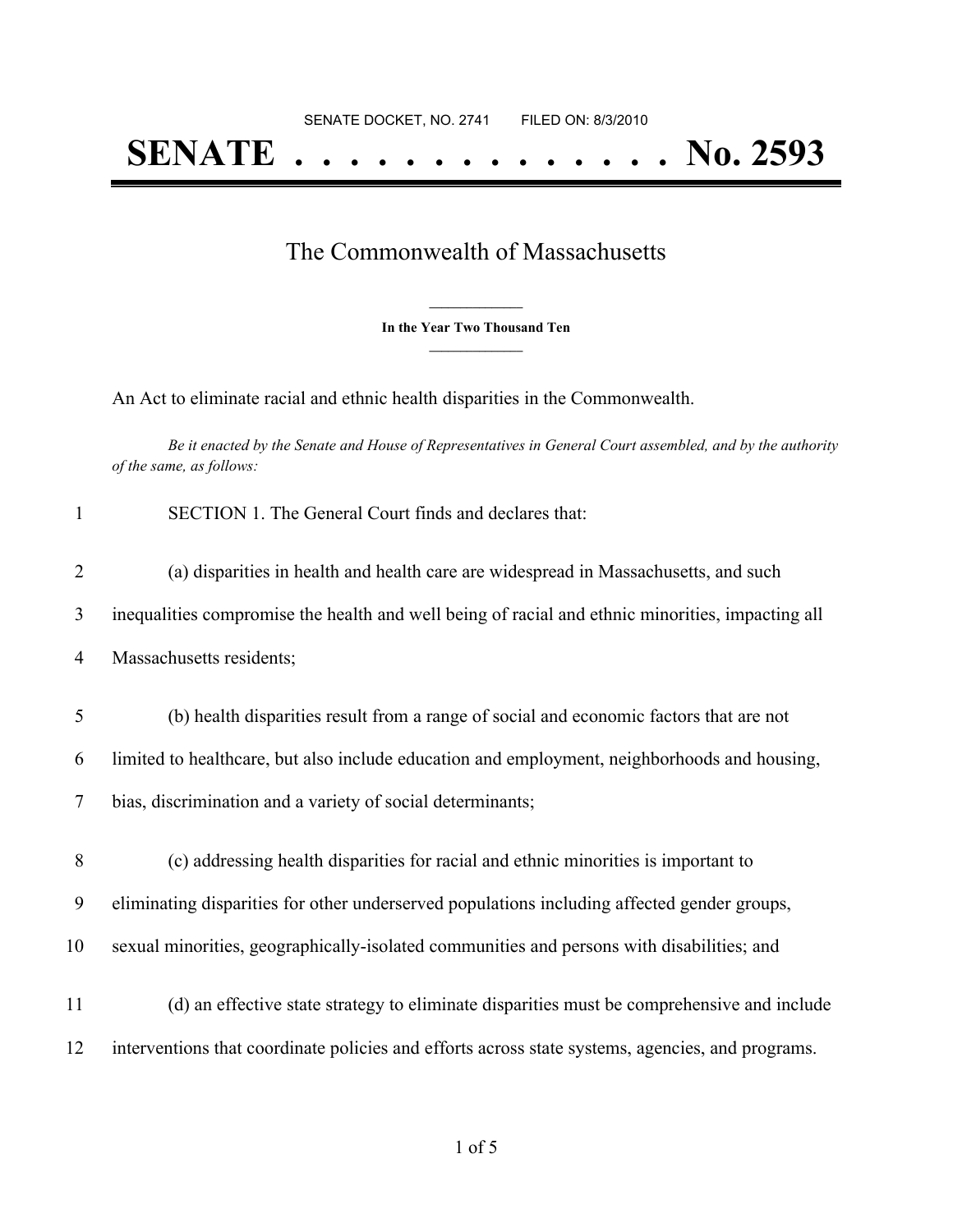| 13 | SECTION 2. The second paragraph of section 16 of chapter 6A of the General Laws, as                  |
|----|------------------------------------------------------------------------------------------------------|
| 14 | appearing in the 2008 Official Edition, is hereby amended by striking out the words "and, (7) the    |
| 15 | health facilities appeals board" and inserting after in place thereof the following words:-          |
| 16 | (7) the health facilities appeal board; and (8) the office of health equity.                         |
| 17 | SECTION 3. Section 16O of said chapter 6A, as so appearing, is hereby amended by                     |
| 18 | inserting after the word, "recommendations," in line 3, the following words:- to the director of     |
| 19 | the office of health equity.                                                                         |
| 20 | SECTION 4. Said section 16O of said chapter 6A, as so appearing, is hereby further                   |
| 21 | amended by striking out, in line 15, the figure "37" and inserting in place thereof the following    |
| 22 | figure: $-38$ .                                                                                      |
| 23 | SECTION 5. Said section 16O of said chapter 6A, as so appearing, is hereby further                   |
| 24 | amended by inserting after the word "officio", in line 19, the following words:-; the director of    |
| 25 | the office of health equity, or the director's designee.                                             |
| 26 | SECTION 6. Said chapter 6A is hereby amended by inserting after section 16S the                      |
| 27 | following section: -                                                                                 |
| 28 | Section 16T. There shall be an office of health equity within the executive office of                |
| 29 | health and human services. The office shall be in the charge of a director, who shall report         |
| 30 | directly to the secretary of health and human services. The health disparities council, described in |
| 31 | section 16O, shall serve as an advisory board to the office of health equity.                        |
| 32 | SECTION 7. The General Laws are hereby amended by inserting after chapter 111N the                   |
| 33 | following chapter:-                                                                                  |

of 5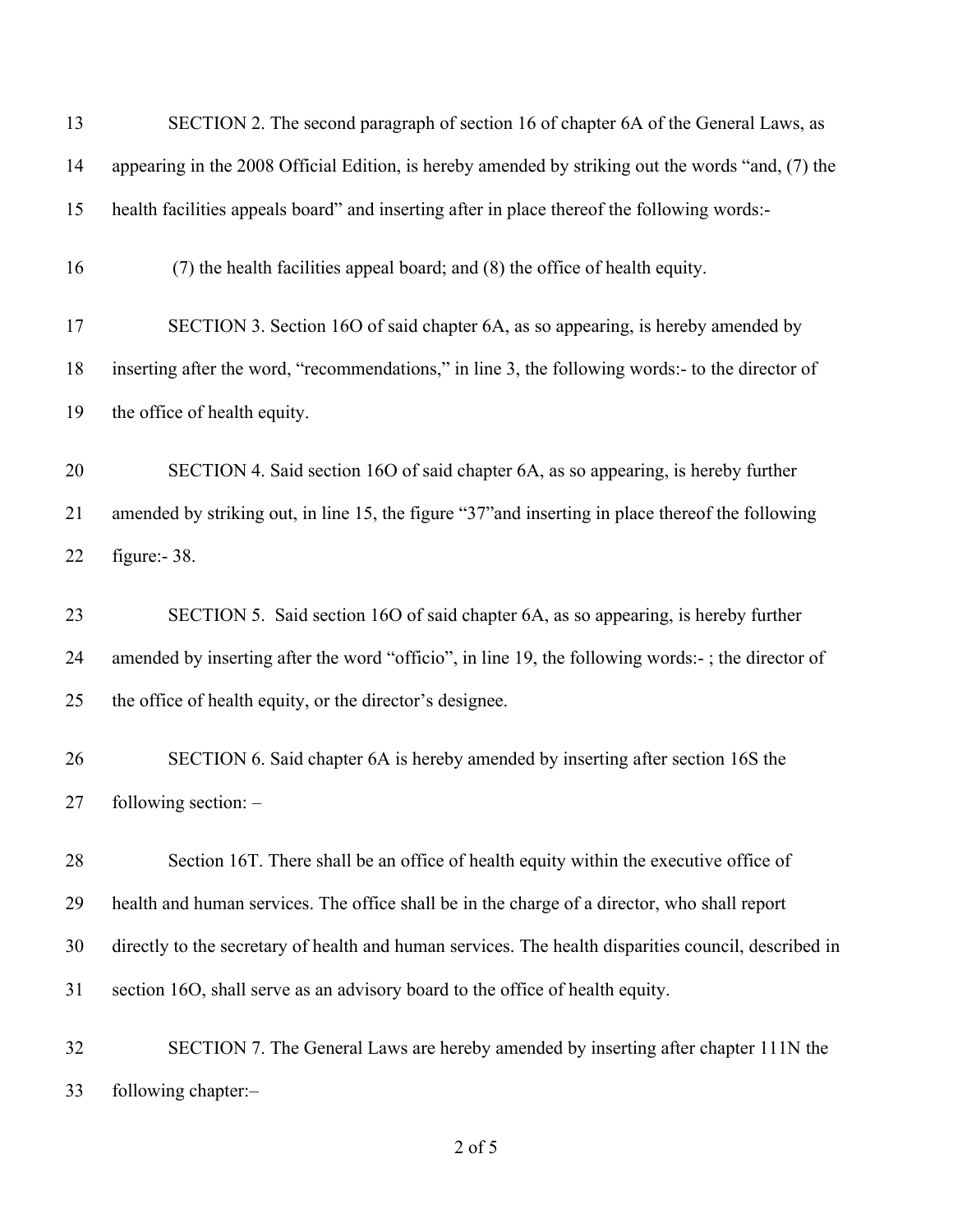## CHAPTER 111O.

## OFFICE OF HEALTH EQUITY.

 Section 1. As used in this chapter the following words shall, unless the context clearly requires otherwise, have the following meanings: –

 "Disparities" or "Racial and ethnic health and health care disparities", differences in the incidence, prevalence, mortality and burden of diseases and other adverse health conditions that exist among specific racial and ethnic groups.

"Office", the office of health equity, as established by section 16T of chapter 6A.

 Section 2. The office, subject to appropriation, shall coordinate all activities of the commonwealth to eliminate racial and ethnic health and health care disparities. The office shall set goals for the reduction of disparities and prepare an annual plan for the commonwealth to eliminate disparities.

 Section 3. The office, subject to appropriation, shall collaborate with other state agencies of the commonwealth on disparities reduction initiatives to address the social factors that influence health inequality. These state agencies shall include, but shall not be limited to, the executive office of health and human services, the executive office of housing and economic development, the executive office of public safety and security, the executive office of energy and environmental affairs, the Massachusetts Department of Transportation, the executive office of labor and workforce development and the executive office of education.

 The office shall facilitate communication and partnership between these agencies to develop greater understanding of the intersections between agency activities and health

of 5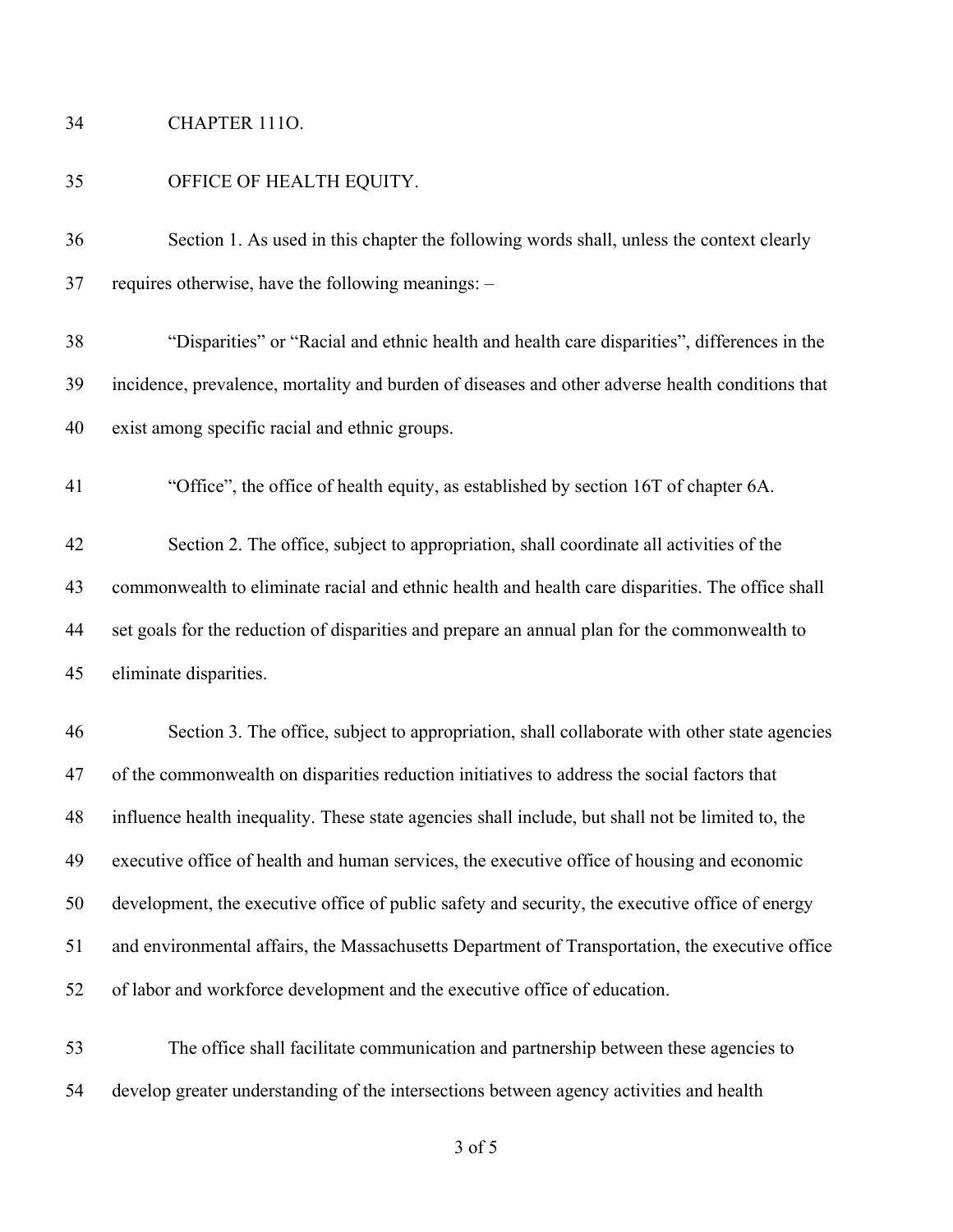outcomes. The office shall facilitate development of interagency initiatives to address the social and economic determinants of health and key health disparities issues including, but not limited to, healthcare access and quality; housing availability and quality; transportation availability, location and cost; community policing and safe spaces; air, water, land usage and quality; employment and workforce development; and education access and quality.

 Section 4. The office, subject to appropriation, shall evaluate the effectiveness of programs and interventions to eliminate health disparities, identifying best practices and model programs for the state.

 Section 5. The secretary of health and human services shall annually, on the day assigned for submission of the budget to the general court under section 7H of chapter 29, designate major initiatives of the commonwealth affecting the health and health care of residents of the commonwealth. These initiatives may include any activity of the commonwealth including, but not limited to, activities of the executive office of health and human services, the executive office of housing and economic development, the executive office of public safety and security, the executive office of energy and environmental affairs, the Massachusetts Department of Transportation, the executive office of labor and workforce development and the executive office of education.

 For each major initiative, the office shall prepare a disparities impact statement evaluating the likely positive or negative impact of each initiative on eliminating or reducing racial and ethnic health disparities. The statements shall, to the extent possible, include quantifiable impacts and evaluation benchmarks. The statements shall be posted on the official internet site of the executive office of health and human services and submitted to the clerks of

of 5